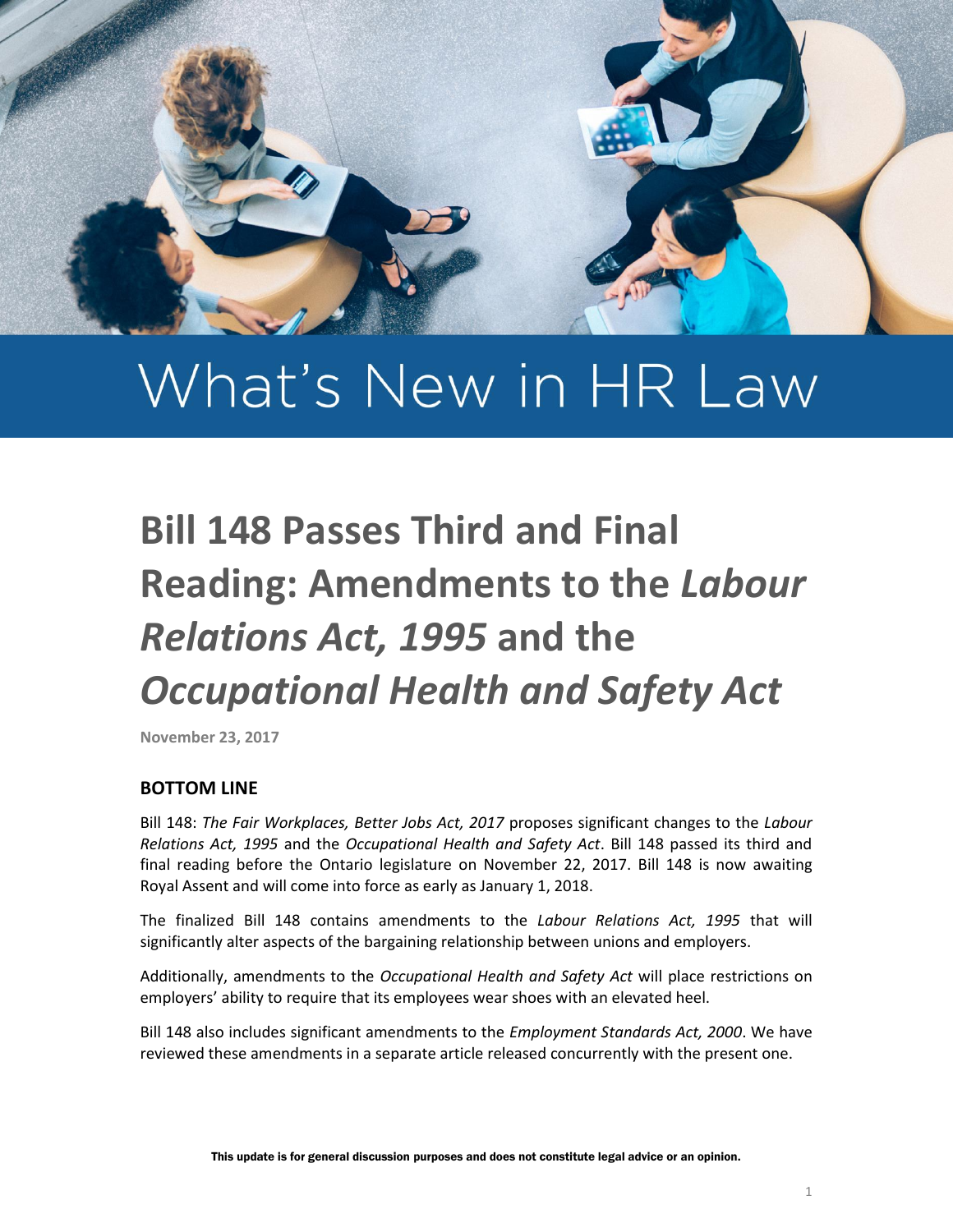# **The Impact of Bill 148 on Unionized Workplaces**

Below is a comprehensive summary of Bill 148 and its amendments to the *Labour Relations Act, 1995*.

#### **1. Card-Based Union Certification**

The Bill will amend the *Labour Relations Act, 1995* by allowing unions seeking certification in certain non-construction industries to proceed with card-based certification. Those industries are: building services, home care and community services, and temporary help agencies.

Under the card-based system, a union will be automatically certified if it presents membership evidence demonstrating that over 55% of the proposed bargaining unit are union members. If the union fails to provide membership evidence for over 40% of the bargaining unit, the certification application will be dismissed. If membership evidence suggests membership between 40% to 55% of the proposed bargaining unit, a representation vote will be ordered.

#### **2. Employee Lists and Union Access to Employee Information**

The Ontario Labour Relations Board (the "Board") will have the power to order an employer to disclose certain employee information to a trade union in the form of an "employee list."

- **Application for Employee List:** Unions may apply to the Board for an order directing an employer to provide the union with an employee list for a proposed bargaining unit. In order to apply, however, the union must demonstrate that it has achieved the support of 20% of the employees in the proposed bargaining unit.
- **Notice of Disagreement:** Employers can serve a notice of disagreement with the Board within two days of receiving an employee list request. An employer who serves a notice of disagreement may be required to provide a statutory declaration that sets out the number of employees in the union's proposed bargaining unit.
- **Information to be Disclosed:** Where the Board orders the disclosure of an employee list, the employer will be required to provide the union with a list of the names, phone numbers and personal emails (if provided to the employer) of each employee in the proposed bargaining unit. The Board may also order the employer to disclose to the union other employee information, such as their titles and business addresses, and any other means to contact the employees, other than a home address.
- **Subsequent Certification Applications:** Where a union is successful in obtaining an employee list for a proposed bargaining unit of employees, the union may alter its proposed bargaining unit description for any subsequent application for certification relating to the employees on the employee list.
- **Confidentiality:** The Bill will impose duties of confidentiality on both the employer and union with respect to any employee list:
	- $\circ$  The employer will be required to ensure that all reasonable steps are taken to protect the security and confidentiality of the list during its creation, compilation, storage, handling, transportation, transfer, and transmission.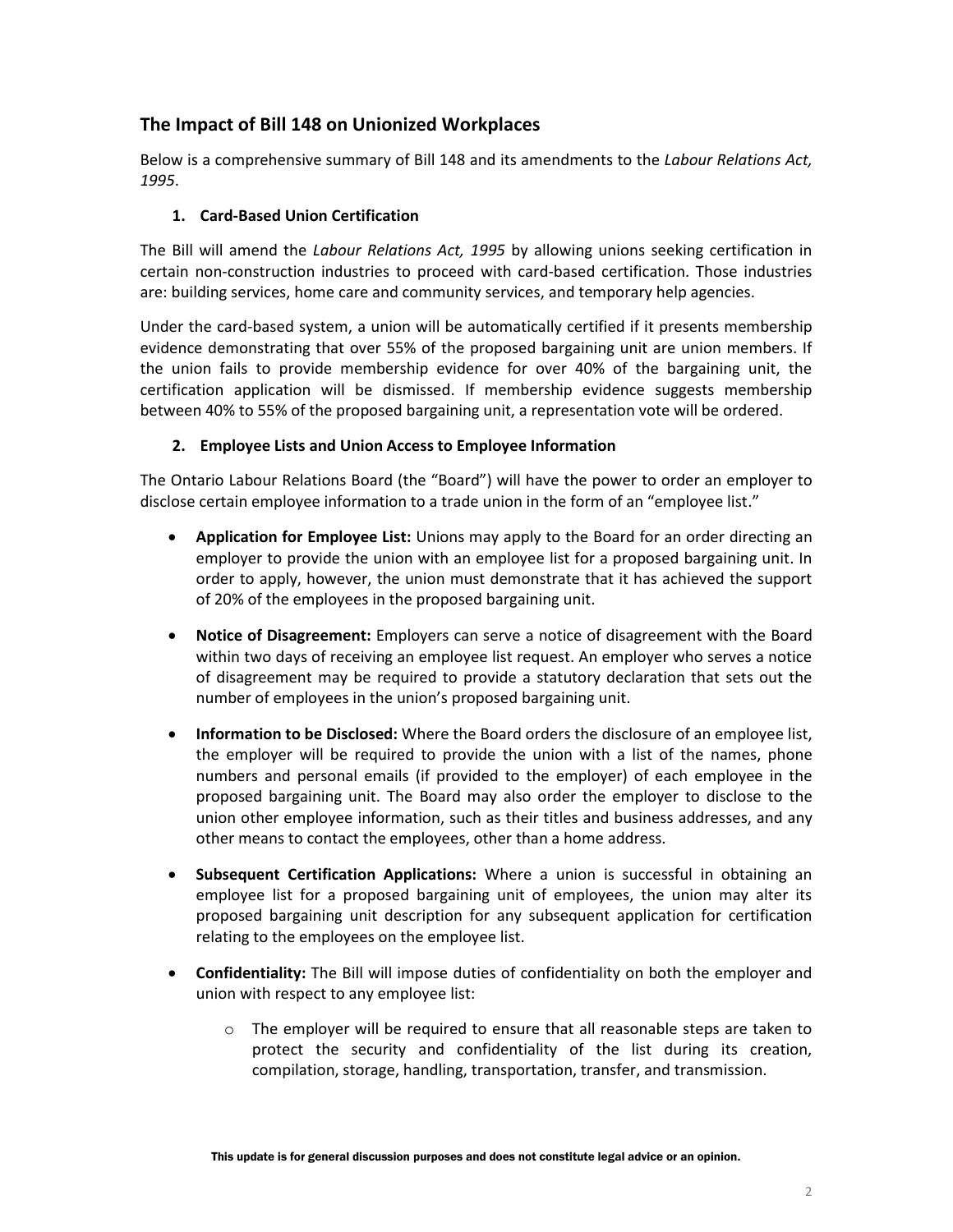- $\circ$  The union must ensure that all reasonable steps are taken to protect the security and confidentiality of the list, and to prevent unauthorized access to the list.
- $\circ$  When the list must be destroyed, destruction must be done in such a way that the list cannot be reconstructed or retrieved.

Note: The Bill's new rules pertaining to employee lists will not apply to the construction industry.

#### **3. Votes Outside the Workplace**

Bill 148 empowers the Board to conduct certification votes outside of a workplace, including by Internet or telephone. The Board may also authorize Labour Relations Officers to direct the voting process and associated voting arrangements.

#### **4. Remedial Certification**

Bill 148 provides that remedial certification will occur where the Board determines that an employer has committed an unfair labour practice that impacted its employees' support for a union. Under the current *Labour Relations Act, 1995,* remedial certification was only one of several potential measures that the Board could employ in such a situation.

#### **5. First Contract Mediation**

- **First contract mediation and arbitration:** Employers and unions will have easier access to first contract mediation and arbitration.
	- $\circ$  Either party may apply for the appointment of a first contract mediator at any time after the Minister of Labour has issued a No Board Report. During the 45 day period after the mediator is appointed, no strike, lock-out, decertification application or displacement application may occur.
	- $\circ$  If the parties do not reach a collective agreement after 45 days of first contract mediation, then either party may apply to the Board for first contract arbitration.
- **Educational support during first contract mediation or arbitration:** Employers and unions may request educational support with respect to labour relations and collective bargaining. Upon such a request, the Minister of Labour—or the appointed mediator or arbitrator—must make the requested educational supports available.
- **Extended time limits with respect to first contract mediation:** Bargaining parties will have extended time limits with respect to first contract mediation:
	- o No employee can strike, and no person or union can authorize or threaten a strike, in the 45 days after the time that the Minister of Labour appoints a first contract mediator.
	- o The Board cannot deal with any decertification or displacement applications until 45 days after the appointment of a first contract mediator.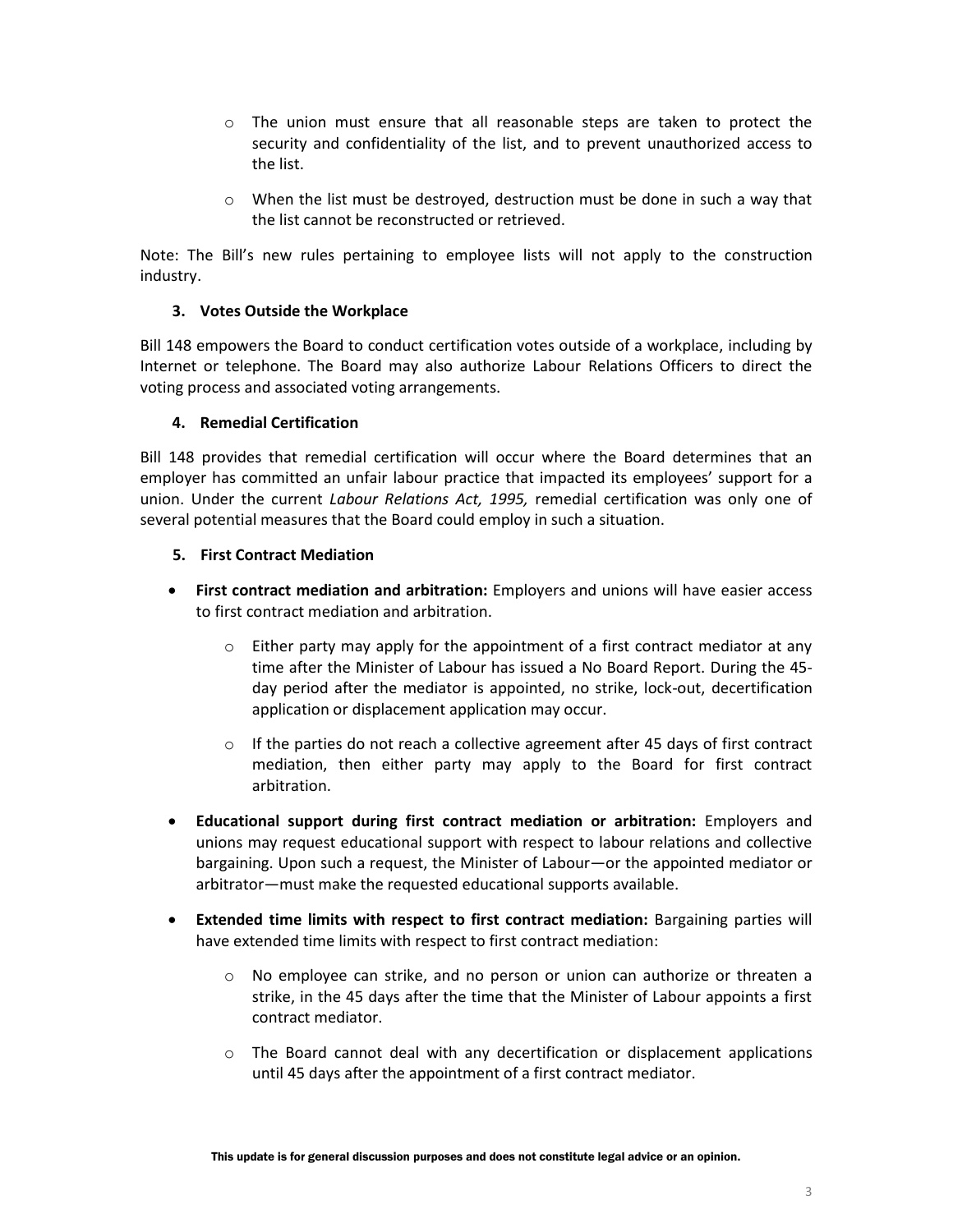$\circ$  The parties may apply to the Board to direct the settlement of a first contract if: (a) 45 or more days have passed since the appointment of a first contract mediator; and (b) the parties have not yet entered into a collective agreement.

#### **6. Consolidating Bargaining Units**

The Board will have the power to consolidate bargaining units after successful union certification if the existing bargaining units are no longer appropriate. The Board may even exercise the power to consolidate bargaining units that are represented by different unions, and then declare which of the unions will represent the employees of the consolidated bargaining unit.

#### **7. Reviewing and Amending the Structure of Bargaining Units on Mutual Agreement**

An employer and a trade union or council of trade unions that represents multiple bargaining units may jointly agree in writing to review the structure of the bargaining units. As well, with the consent of the Board, the parties to a collective agreement may agree to:

- Consolidate bargaining units
- Amend the description of a bargaining unit
- In response to a consolidation, make one collective agreement apply to the consolidated unit while terminating the other agreements
- Amend an existing collective agreement
- Make arrangements to account for a situation in which only some employees in a consolidated bargaining unit are in a legal strike position
- Permit a party to give notice to bargain collectively.

### **8. Successor Rights**

Successor rights will extend to the re-tendering of building services contracts. Successor rights will also apply to the re-tendering of publicly-funded contract services.

### **9. Return to Work After a Strike or Lock-Out**

There will no longer be a six-month limitation on employees being able to return to work after a lawful strike has started. Employers will be required to reinstate an employee when a lawful strike or lock-out has concluded.

### **10. "Just Cause" Protection**

Unionized employees will have "just cause" protection from discipline or discharge between certification and the conclusion of a first contract. Similarly, employees will be protected from discipline or discharge without just cause between the date of a legal strike or lock-out and either: (a) the ratification date of a new collective agreement; or (b) the date on which the union's bargaining rights are terminated.

## **The Impact of Bill 148 on the** *Occupational Health and Safety Act*

The Bill will amend the *Occupational Health and Safety Act* to prohibit an employer from requiring a worker to wear footwear with an elevated heel.